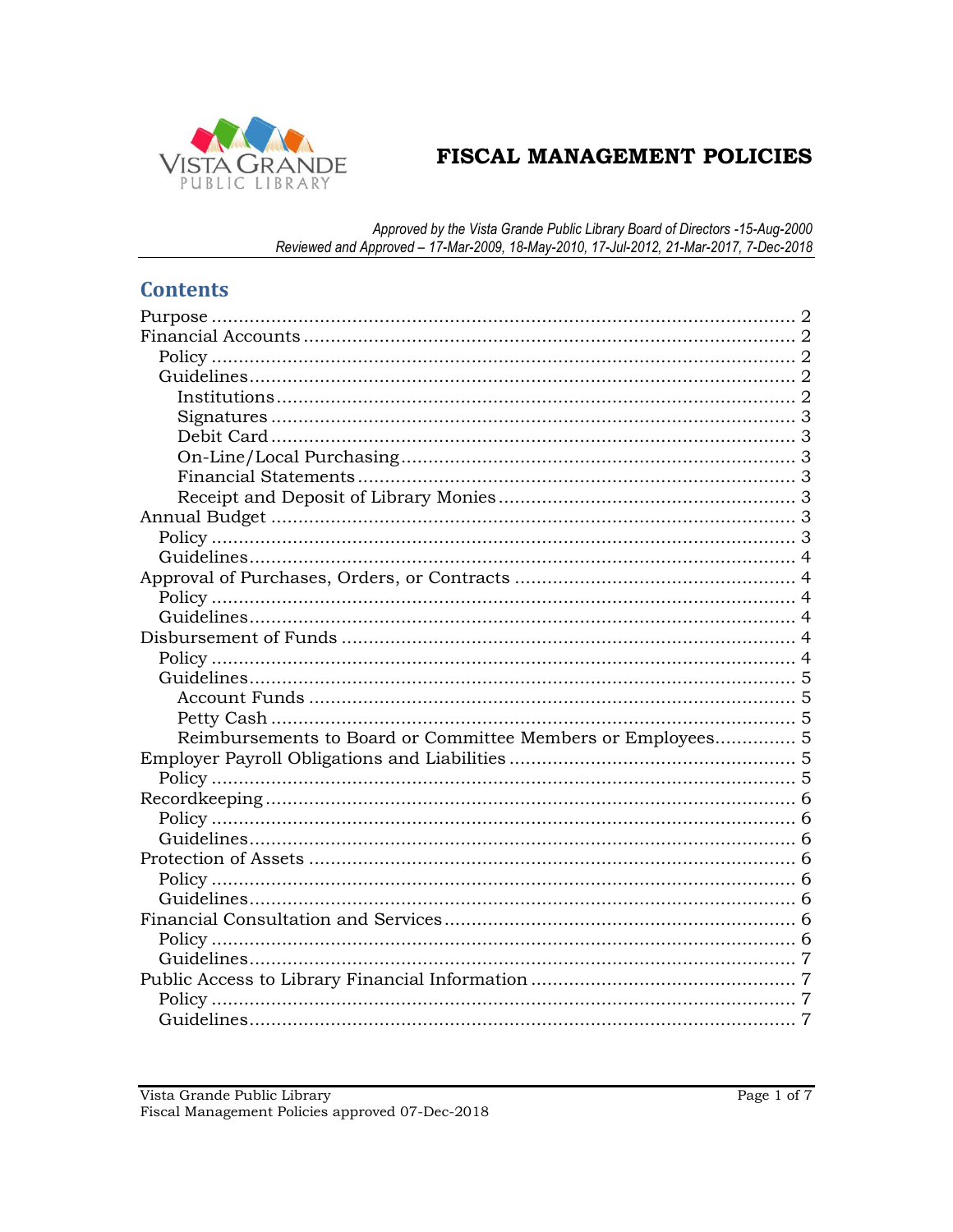## **ROLE OF THE BOARD IN FINANCIAL OVERSIGHT**

A Board Member's fundamental role is to oversee the implementation of the Vista Grande Public Library (VGPL) mission. This includes exercising their fiduciary duty and responsibility to ensure that the organization's financial resources are effectively managed and sufficient to assure the organization's long-term financial viability.

Exercising fiduciary duty incorporates three basic duties: the duties of good faith, loyalty and care. The duty of good faith requires a board member to act in good faith, in a manner that they reasonablybelieve to be in the best interests of the organization. The duty of loyalty requires the board member to act in a manner that furthers the interest of the organization and that the member refrain from engaging in personal activities that could be construed to injure or take advantage of the relationship to the organization.The duty of care requires that the member exercise diligence in the oversight of corporate officers, seeking and reviewing all necessary information in order to make informed decisions. As a part of that duty the member must make reasonable inquiries and exercise independent judgment using the skill, caution and diligence that a prudent person would use in handling Library affairs.

# <span id="page-1-0"></span>**PURPOSE**

To ensure that controls are established to facilitate efficient and effective management of the Library's fiduciary responsibilities in compliance with current accounting practices and governmental regulations.

# <span id="page-1-1"></span>**FINANCIAL ACCOUNTS**

# <span id="page-1-2"></span>**Policy**

The VGPLBoard of Directors shall maintain control of all financial accounts and fiscal matters. The Board shall select financial institutions and accounts that incur minimal or no risk to loss of principaland maintain adequate liquidity to meet operating needs. Oversight and specific functions are delegated to the Treasurer and Finance Committee as per the *Bylaws* or as stated in these Fiscal Management Policies.

# <span id="page-1-3"></span>**Guidelines**

# <span id="page-1-4"></span>**Institutions**

The Finance Committee shall annually review the financial institution(s) and the type(s) of accounts that shall be the repository of the Library's funds.This review will take place at the time the Committee drafts a new budget.If changes are warranted, the Finance Committee shall draft recommendations for the Board's review and approval.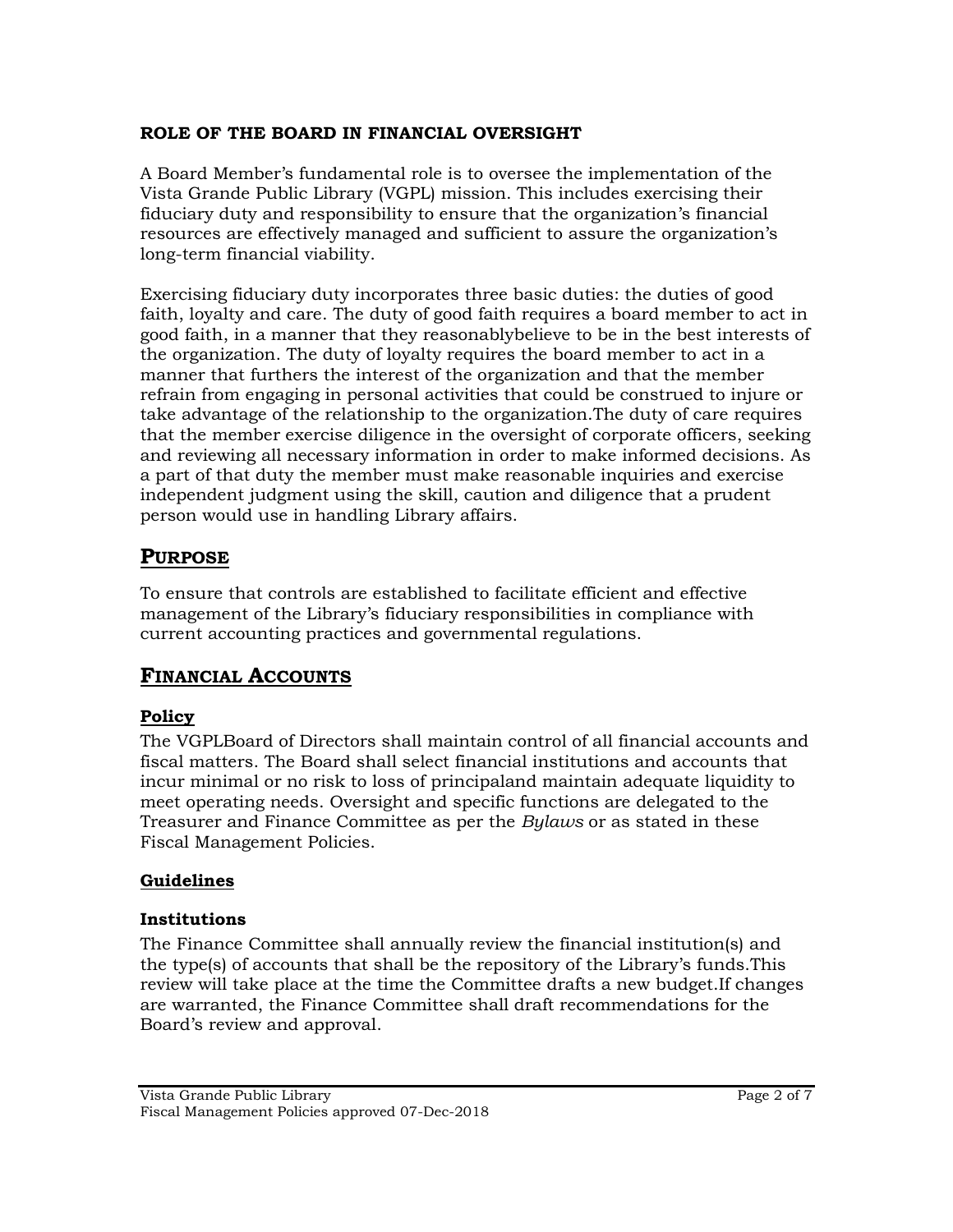#### **Signatures**

<span id="page-2-0"></span>Signatures on all accounts shall be the President, Vice President and Secretary. Signature authority shall be reviewed annually at the start of the new fiscal year and revised as the above officers change.

Checks for amounts of twenty five hundred dollars (\$2,500) or more shall require two signatures. The recipient and signer of a check may not be the same individual. A signatory may not sign a check payable to a family member.

## <span id="page-2-1"></span>**Debit Card**

The Board President is encouraged to apply for and manage a **debit** card through the Library's primary banking institution. This card is to be used only for purchases on behalf the Library. Appropriate authorization should be sought prior to the use of this card.

## <span id="page-2-2"></span>**On-Line/Local Purchasing**

The Library may set up accounts with on-line or local companies (e.g., Amazon.com, DEMCO, Sam's Club) to facilitate ordering of materials and supplies. As these accounts are established for VGPL as a non-profit tax exempt entity, they are not to be used for personal purchases.

## <span id="page-2-3"></span>**Financial Statements**

All institutional financial statements shall be sent to the Library official business address and reconciled monthly by the Treasurer and or part-time bookkeeper.

## <span id="page-2-4"></span>**Receipt and Deposit of Library Monies**

All monies received by the Library shall be deposited in an appropriate account within five to seven business days of receipt. All sources of monies received shall be identified individually, excluding anonymous cash receipts, and copies of checks retained. All monies shall be prudently safeguarded until deposited. The official business name and address of the Libraryshall be used for all solicitations of contributions or receipt of funds.

# <span id="page-2-5"></span>**ANNUAL BUDGET**

## <span id="page-2-6"></span>**Policy**

The VGPL Board of Directors shall exercise fiduciary responsibility in managing funding for Library programs and operations by approving and monitoring an annual budget within the constraints of funds available for that fiscal year.The annual budget for the upcoming fiscal year will be approved by the Board at the last meeting of the currentfiscal year (July 1 – June 30).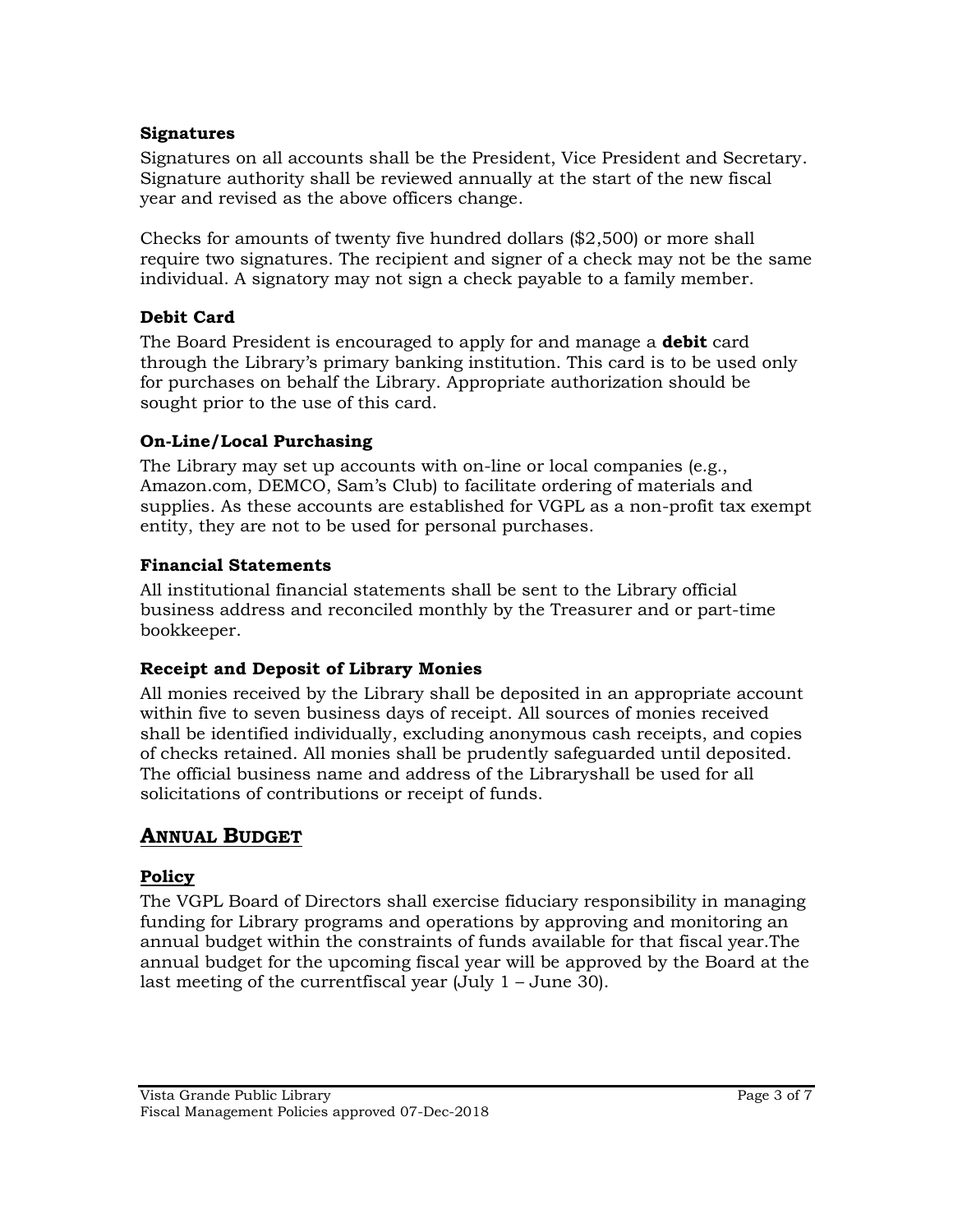## **Guidelines**

<span id="page-3-0"></span>The annual budget of the Library shall be drafted by the Finance Committee as stated in the *Bylaws* and presented for approval by the Board of Directors. The draft budget shall include all proposed operating expenses,capital outlay expenditures and projected revenue.

Budget expenditures shall be analyzed at least quarterly by the Finance Committee and reported to the Board. The Finance Committee may propose budget revisions to the Board as needed.

The Treasurer will report the account balances, monthly and YTD income and monthly and YTD expenditures at each Board meeting and provide more detailed reports as requested.

The format of the budget and accounting entries shall allow for tracking of income and expenditures as required for governmental reports and other required documentation.

# <span id="page-3-1"></span>**APPROVAL OF PURCHASES, ORDERS, OR CONTRACTS**

## <span id="page-3-2"></span>**Policy**

All expenditures shall have prior approval as a line item in the budget or special approval by action of the VGPL Board of Directors. The Board encourages the purchasing of goods or services from local merchants and vendors while recognizing a responsibility to its contributors to ensure maximum value is obtained for each dollar spent. When feasible the multiple bids will be sought.

# <span id="page-3-3"></span>**Guidelines**

The Library Director and committee chairs are authorized to purchase budget approved items, but should consult with the Treasurer to ensure sufficient funds are available in the Operating Account when orders totaling \$750 or more are planned. Documentation of purchases made with the debit/credit card must be given to the Treasurer upon completion.

<span id="page-3-4"></span>The President shall sign all contracts for services after Board approval.

# **DISBURSEMENT OF FUNDS**

# <span id="page-3-5"></span>**Policy**

It is the policy of the VGPL Board of Directors to provide substantial internal controls when disbursing funds and be in compliance with applicable generally accepted accounting principles, grant requirements, and federal or state requirement when accounting for income and expenditures. It is also the policy of the Board to retain sufficient resources to meet daily financing needs, pay its obligations in a timely manner and maintain a high-quality credit rating.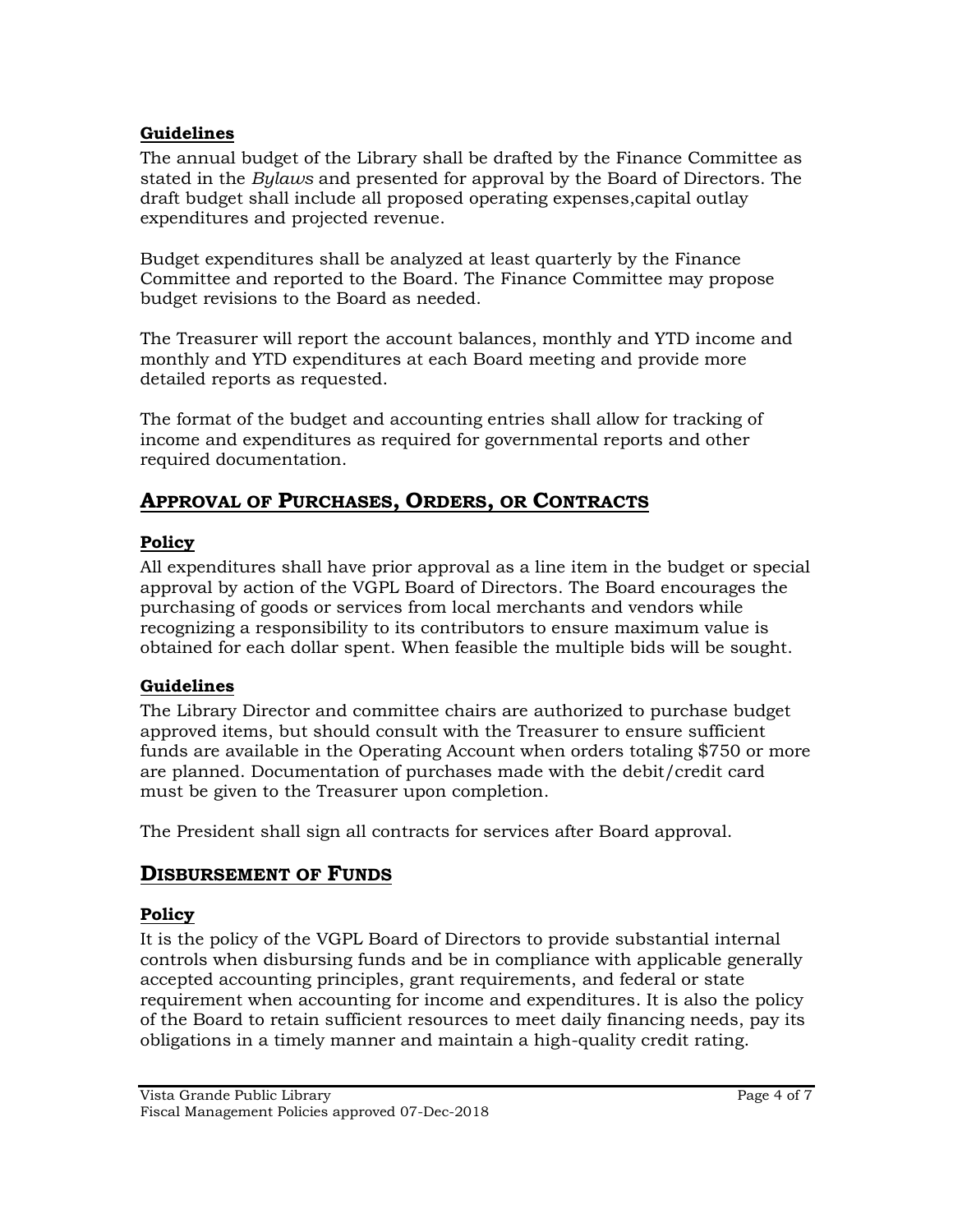Internal controls include, but are not limited to, the approval of expenses as noted in the preceding paragraph on expenditures, adequate separation of duties within the payment process, provision of sufficient supporting documentation as to the nature of the disbursement and its approval, and limited access to the checking account or funds.

## <span id="page-4-0"></span>**Guidelines**

## <span id="page-4-1"></span>**Account Funds**

The Treasurer and or the part-time bookkeeper shall issue all checks for prepayment of orders that have been approved or for payment of invoices in a timely manner to avoid interest or penalty charges and maintain a high-quality credit rating. Tax-exempt certificates shall be issued as appropriate. All invoices shall acknowledge the receipt of goods purchased and date of payment. A copy of the check stub shall be attached to the file copy of prepaid purchase orders and invoices.

Documentation of purchases made with the debit/credit card must be maintained with the bank statement showing the debit transaction.

## <span id="page-4-2"></span>**Petty Cash**

A petty cash fund of no more than \$50 will be maintained at the Library for incidentals that are within the approved budget and are of immediate need. A receipt must document the use of these funds. The Library Director will have authority to maintain and use the petty cash account. The petty cash account shall be reconciled monthly by the Treasurerand or part-time bookkeeperand its use evaluated at least annually by the Finance Committee.

## <span id="page-4-3"></span>**Reimbursements to Board or Committee Members or Employees**

A Reimbursement Request form shall be completed and approved prior to reimbursement. Receipts for all items shall be attached to the Reimbursement Request, as detailed on the request form. Only expenses approved within the budget or specially approved by the Board shall be reimbursed. Reimbursement Request forms shall be submitted in a timely manner and acted upon within two weeks of receipt.

# <span id="page-4-4"></span>**EMPLOYER PAYROLL OBLIGATIONS AND LIABILITIES**

## <span id="page-4-5"></span>**Policy**

The VGPL Board of Directors shall comply with all federal and state employment laws regarding wages and tax obligations. All remittances for employer payroll taxes will be paid in accordance with federal and state law to the appropriate taxing authority or entity.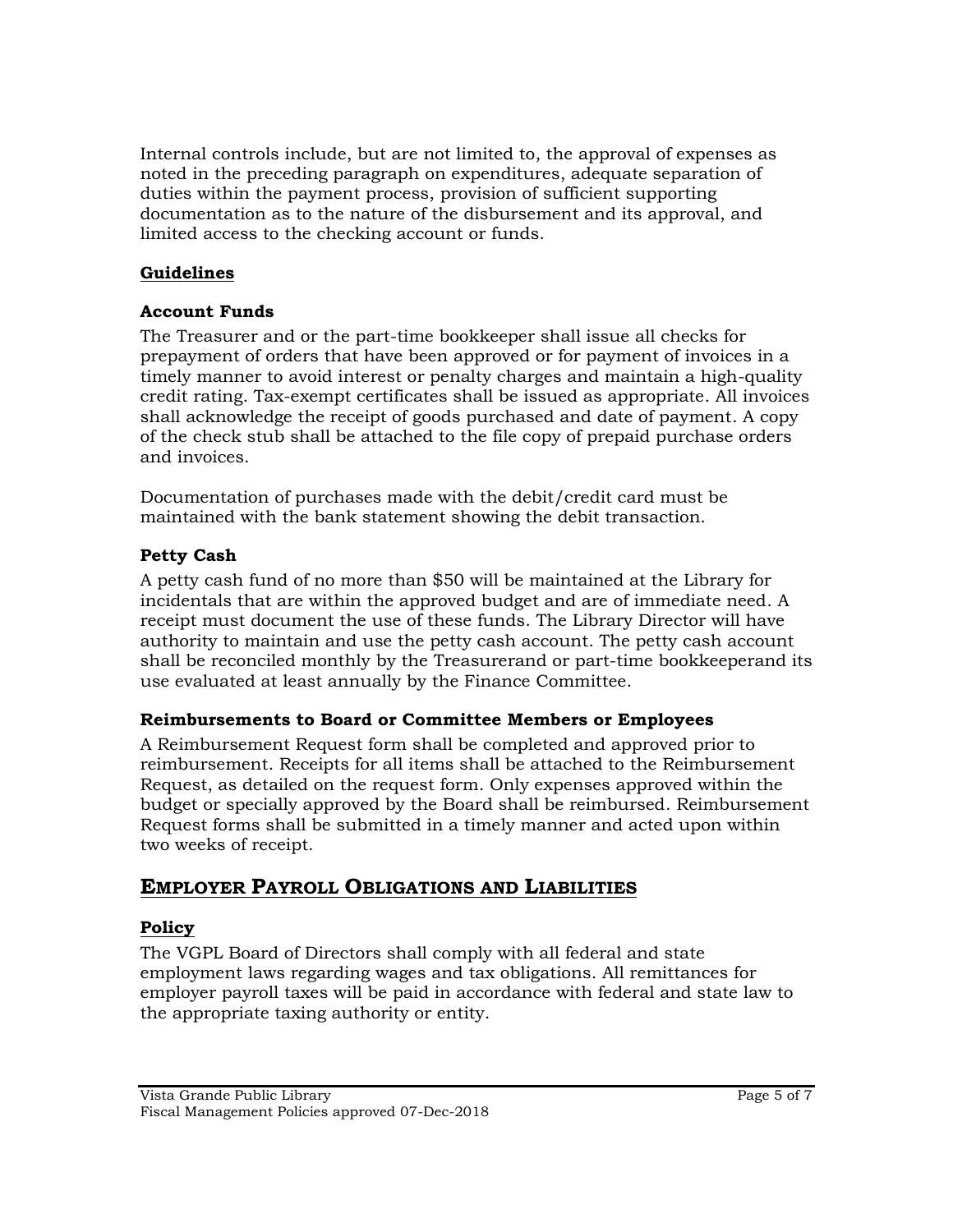All employees of the Library will be paid on a bi-weekly pay schedule in accordance with a previously established salary schedule. All government mandated taxes will be deducted from employee earnings based on the amount of remuneration earned and on the current status of each employee's W-4 withholding. These taxes will be paid on the employee's behalf to the appropriate taxing authority or entity. W-4 forms will be in each employee's file and updated as needed.

Periodic reports of specified data in employee payroll records will be submitted to the appropriate government agencies as required by federal and state law.

## <span id="page-5-0"></span>**RECORDKEEPING**

#### <span id="page-5-1"></span>**Policy**

Tax returns will be kept indefinitely. All supporting financial documentation will be retained as per the Document Retention and Destruction Policyand organized by fiscal year.

## <span id="page-5-2"></span>**Guidelines**

A list of Capital Assets shall describe the item, its date of acquisition and original cost. A record of the library collection is maintained in the integrated library system.

# <span id="page-5-3"></span>**PROTECTION OF ASSETS**

## <span id="page-5-4"></span>**Policy**

The VGPL Board of Directors shall ensure protection of the Library's assets by acquiring appropriate insurance and reviewing policy needs on an annual basis.

Insurance policies shall include, but not be limited to, fire, property and general liability, workers compensation, accident policy for volunteers, and directors/officers liability.

## <span id="page-5-5"></span>**Guidelines**

All insurance policies, paid by the Library, will be reviewed annually by the Finance Committee and recommendations presented to the Board.

# <span id="page-5-6"></span>**FINANCIAL CONSULTATION AND SERVICES**

## <span id="page-5-7"></span>**Policy**

The Board of Directors shall use the services of a professional certified public accountant to ensure that the current accounting practices are being followed to comply with federal and state requirements.